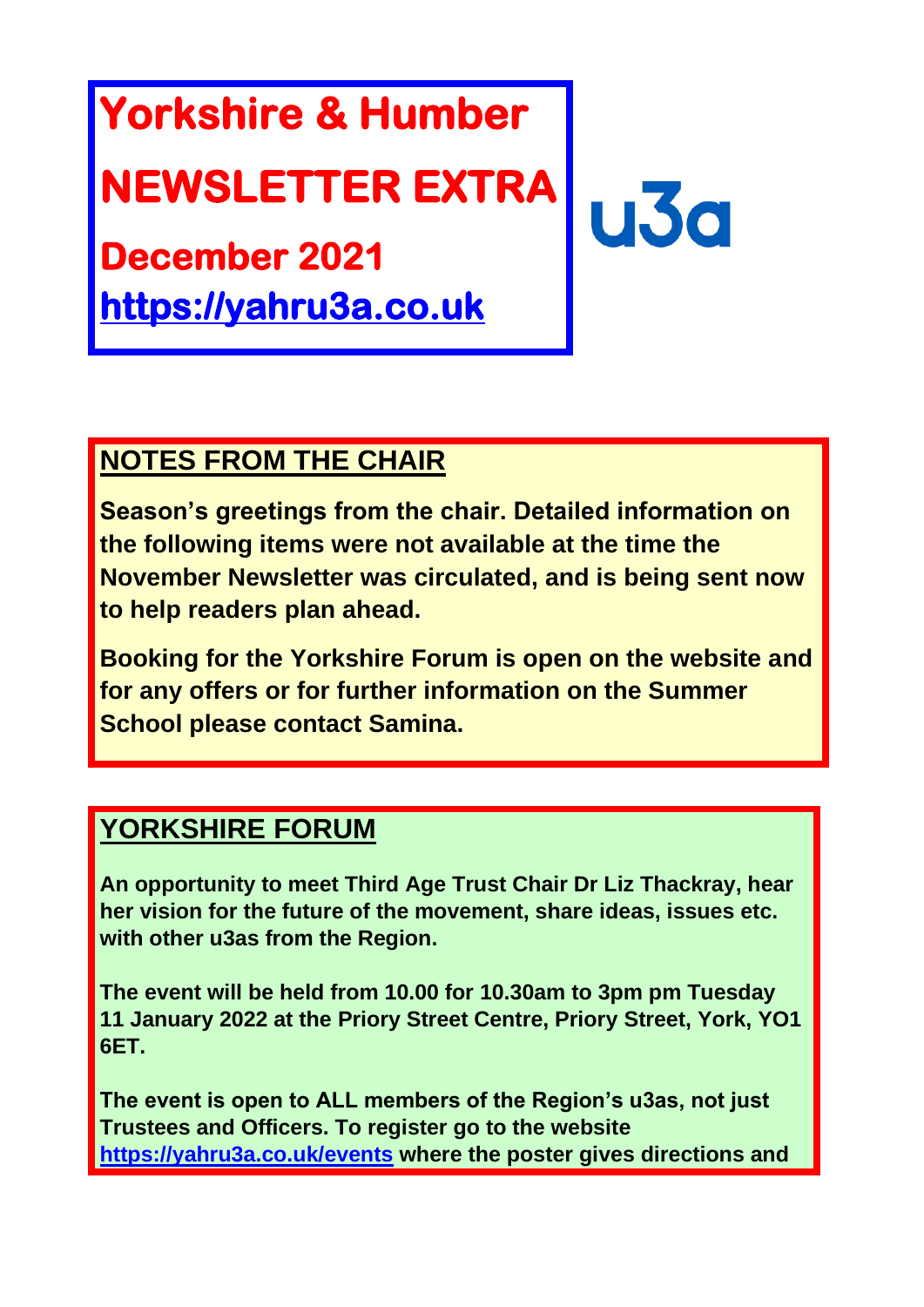**additional information, and use the online form, or contact [secretary@yahru3a.co.uk](mailto:secretary@yahru3a.co.uk)**

**We ask that chairs and secretaries circulate this invitation to your members as widely as possible. However, as capacity is limited, all attendees must register to enable us to control numbers. The event will be available on zoom for those unable to attend - see the website for details.**

**A copy of the programme for the day will be circulated to attendees nearer the date. The event is FREE to attend as it is to be funded by the Third Age Trust. A buffet lunch will be provided.** 

**The CLOSING DATE for registration is Friday 31st December 2021**

#### **THE PROPOSED YAHR SUMMER SCHOOL 25-28th JULY 2022**

**The YAHR Management Team is working to offer the Summer School again for 2022. We are currently looking for at least three more tutors who are willing to offer their expertise/ experience. Currently we have seven courses confirmed which include:**

- **Four Philosophers of four centuries**
- **An Introduction to Jewellery Making**
- **The air we Breathe**
- **Greek Mythology**
- **Women Artists from the Renaissance to the Present Day**
- **Casual Conversation in Spanish for Beginners**
- **Archaeology of Britain since the Romans**

**If you are willing and able to offer your time to tutor or need more information, please get in touch with Samina Aslam, Summer School Organiser at [summerschool@yahru3a.co.uk"](mailto:summerschool@yahru3a.co.uk)**

**Accommodation and reasonable expenses, including travel, are paid for the tutors only.**